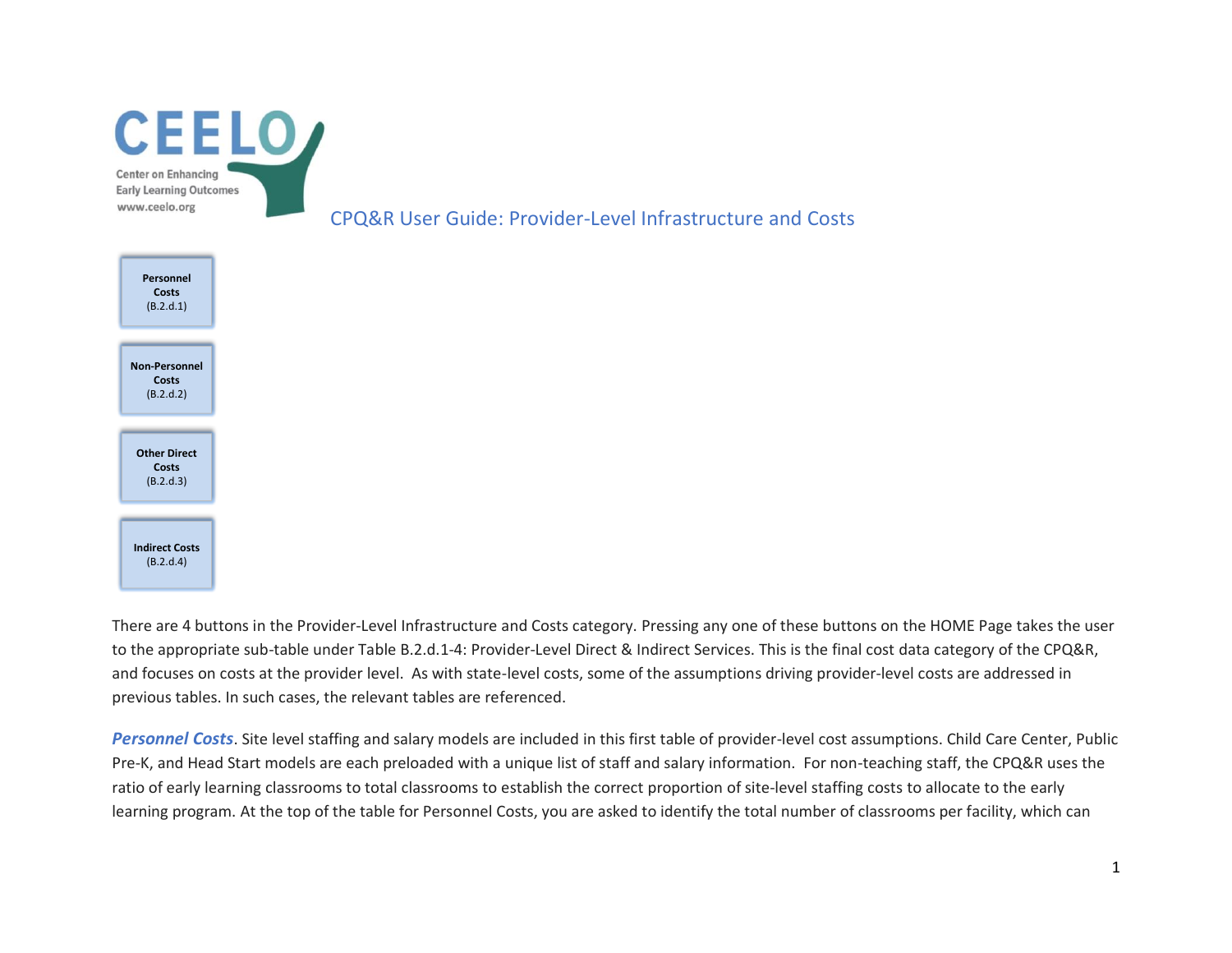also include infant/toddler classrooms and school-age classrooms. These assumptions combine with your previous assumptions for the number of preschool classrooms per facility in Table B.2.b.2 (Staff-Child Ratio) to establish the aforementioned ratios.

| Table B.2.d: Provider-Level Direct & Indirect Services                                    |             |                |          |               |            |                           |            |               |          |            |            |                     |
|-------------------------------------------------------------------------------------------|-------------|----------------|----------|---------------|------------|---------------------------|------------|---------------|----------|------------|------------|---------------------|
|                                                                                           |             |                |          |               |            |                           |            |               |          |            |            |                     |
| 1. Personnel Costs                                                                        |             |                |          |               |            |                           |            |               |          |            |            |                     |
|                                                                                           |             | Fixed          |          |               |            |                           |            |               |          |            |            | <b>Total</b>        |
| Number of Preschool Classrooms per Child Care Center Facility                             |             |                |          |               |            |                           |            |               |          |            |            | 2 classrooms        |
| Number of Total Classrooms (All Ages) per Child Care Center Facility                      | TRUE        |                |          |               |            |                           |            |               |          |            |            | 4 classrooms        |
| Number of Preschool Classrooms per Public PreK Facility                                   |             |                |          |               |            |                           |            |               |          |            |            | 2 classrooms        |
| Number of Total Classrooms (All Ages) per Public PreK Facility                            | TRUE        | $\overline{2}$ |          |               |            |                           |            |               |          |            |            | 24 classrooms       |
| Number of Preschool Classrooms per Head Start Facility                                    |             |                |          |               |            |                           |            |               |          |            |            | 3 classrooms        |
| Number of Total Classrooms (All Ages) per Head Start Facility                             | TRUE        |                |          |               |            |                           |            |               |          |            |            | 4 classrooms        |
|                                                                                           |             |                |          |               |            |                           |            |               |          |            |            |                     |
|                                                                                           |             |                |          |               |            | <b>Child Care Centers</b> |            |               |          |            |            |                     |
|                                                                                           |             | % of BLS       |          | Minimum       | Staffing   | Staffing                  | Preschool  | Maximum       |          | Preschool  | Preschool  |                     |
|                                                                                           |             | Salary         | Annual   | Site Staffing | Increment  | Threshold                 | Classrooms | Site Staffing | Site FTE | FTE        | Salary     |                     |
| Child Care Center Staffing Model: Preschool FTE and Salary Allocations per Site           |             | Statistic      | Salary   | (FTEs)        | $($ FTE)   | (Classrms)                | Only?      | FTE (Site)    | levels   | Allocation | Allocation |                     |
| Director (Education Administrators, Preschool and Child Care Center/Program, SOC 11-9031) | <b>TRUE</b> | 1009           | \$45,870 |               | 0.00       |                           | <b>No</b>  |               | 1.00     | 0.5        | \$22,935   | \$22,935 (0.5 FTEs) |
| Assistant Director (Education Administrators, Preschool and CCC/Program, SOC 11-9031)     | TRUE        | 80%            | \$36,696 | 0.5           | 0.50       |                           | <b>No</b>  |               | 0.50     | 0.3        | \$9,174    | \$9.174 (0.25 FTEs) |
| Administrative Assistant (Office Clerks, General, SOC 43-9061)                            | TRUE        | 90%            | \$22,410 | 0.5           | 0.50       |                           | <b>No</b>  |               | 0.50     | 0.3        | \$5,603    | \$5,603 (0.25 FTEs) |
| Other (Non-Teaching) Staff                                                                | <b>TRUE</b> |                | sol      |               | 0.00       |                           | <b>No</b>  |               | 0.00     | 0.0        | \$0        | S (O FTES)          |
| SubTotal: Preschool FTE and Salary Allocations, Not Including Teaching Staff              | <b>TRUE</b> |                |          |               |            |                           |            |               |          | 1.00       | \$37,712   | \$37.712 (1 FTEs)   |
| Floater-Assistants (Child Care Workers, SOC 39-9011)                                      | TRUE        | 80%            | \$15,048 | 0.5           | 0.50       |                           | Yes        |               | 0.50     | 0.5        | \$7,524    | \$7.23 per hour     |
| Lead Preschool Teachers: Preschool Teachers, Except Special Education, SOC 25-2011)       | <b>TRUE</b> | 100%           | \$25,940 |               |            |                           |            |               |          |            |            | \$12.47 per hour    |
| Assistant Preschool Teachers (Child Care Workers, SOC 39-9011)                            | <b>TRUE</b> | 100%           | \$18,810 |               |            |                           |            |               |          |            |            | \$9.04 per hour     |
|                                                                                           |             |                | Adjusted | Override      |            | Adjusted                  |            |               |          |            |            |                     |
|                                                                                           |             | Average        | Annual   | Salary        | New Salary | Annual                    |            |               |          |            |            |                     |
| Teacher Salaries Indexed by Level of Educational Attainment                               |             | Salary Factor  | Salary   | Factor        | Factor     | Salary                    |            |               |          |            |            |                     |
| Lead Preschool Teachers: Non-Degreed                                                      | TRUE        | 0.68           | \$17,719 | <b>No</b>     | 0.80       |                           |            |               |          |            |            | \$8.52 per hour     |
| Lead Preschool Teachers: AA Degrees                                                       | TRUE        | 0.85           | \$22,103 | <b>No</b>     | 0.90       |                           |            |               |          |            |            | \$10.63 per hour    |
| Lead Preschool Teachers: BA Degrees or Higher                                             | TRUE        | 1.09           | \$28,272 | <b>No</b>     | 1.10       |                           |            |               |          |            |            | \$13.59 per hour    |
| Assistant Preschool Teachers: without CDA                                                 | TRUE        | 0.88           | \$16,576 | <b>No</b>     | 0.90       |                           |            |               |          |            |            | \$7.97 per hour     |
| Assistant Preschool Teachers: with CDA                                                    | TRUE        | 1.10           | \$20,748 | <b>No</b>     | 1.10       |                           |            |               |          |            |            | \$9.98 per hour     |

Next, you can review and revise the various staffing assumptions for each of the three delivery models. This table draws annual salary information by state from Worksheet C (Demographic Tables); you can then adjust these salaries upward or downward, as well as establish salary factors for teaching staff by degree level. The staffing model is organized so that you can establish unique staffing levels for each nonteaching position (teaching staff counts per facility are established in the quality standards tables). You can set minimum and maximum staffing levels, and indicate the amount by which staffing would increase based on the number of classrooms (preschool only or in total) per facility.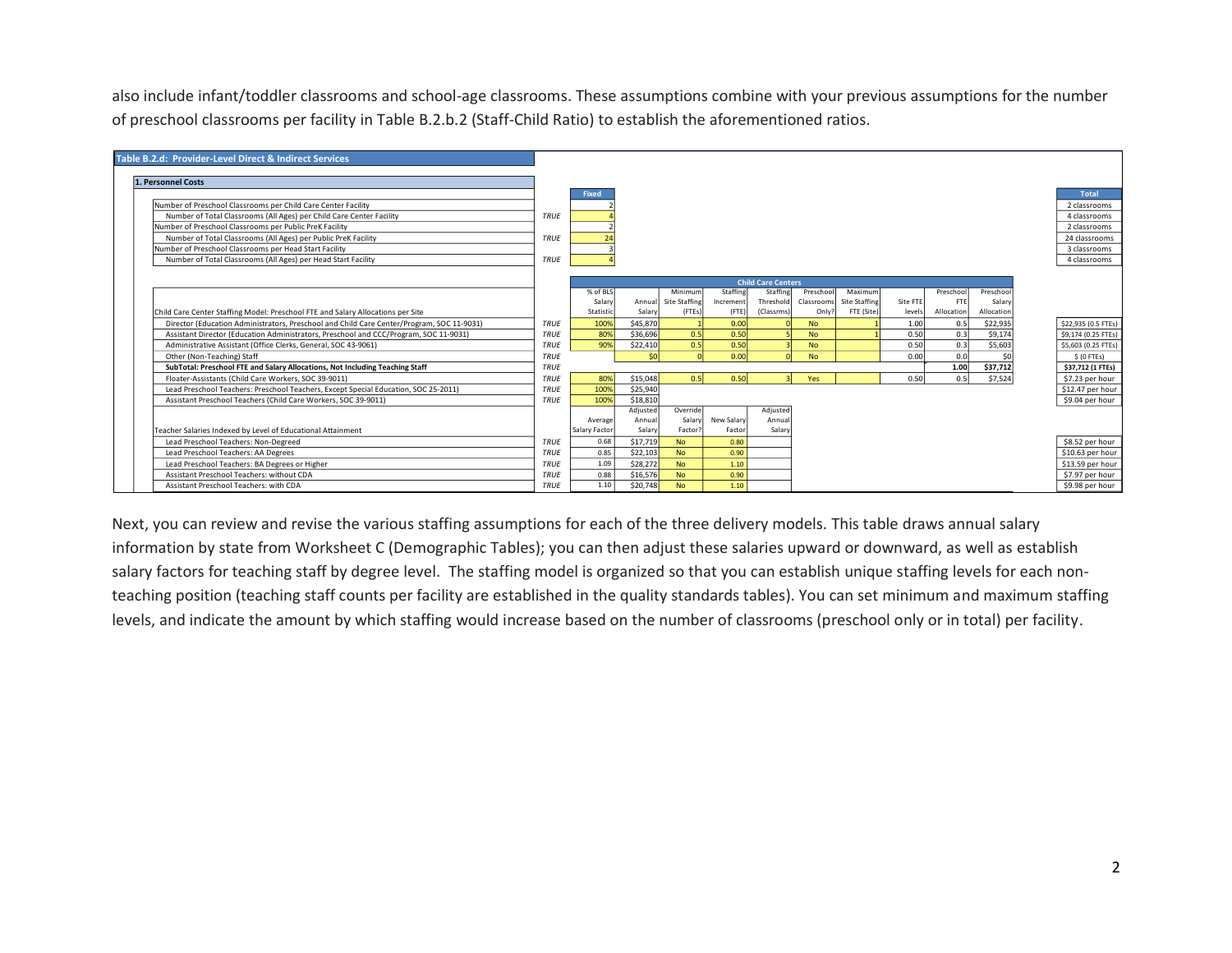|                                                                                               |             | <b>Public PreK</b> |                      |                      |                                                                  |                   |                               |                                                           |          |            |            |         |                      |
|-----------------------------------------------------------------------------------------------|-------------|--------------------|----------------------|----------------------|------------------------------------------------------------------|-------------------|-------------------------------|-----------------------------------------------------------|----------|------------|------------|---------|----------------------|
|                                                                                               |             | % of BLS           |                      | Minimum              | Staffing                                                         | Staffing          | Preschoo                      | Maximum                                                   |          | Preschoo   | Preschoo   |         |                      |
|                                                                                               |             | Salary             | Annua                | <b>Site Staffing</b> | Incremen                                                         | Threshold         | Classroom                     | <b>Site Staffing</b>                                      | Site FTE | FTI        | Salan      |         |                      |
| Public PreK Staffing Model: Preschool FTE and Salary Allocations per Site                     |             | Statistic          | Salan                | (FTEs)               | (FTE)                                                            | (Classrms)        | Only                          | FTE (Site)                                                | levels   | Allocation | Allocation |         |                      |
| Principal (Education Administrators, Elementary and Secondary School, SOC 11-9032)            | TRUE        | 100%               | \$79,410             |                      | 0.00                                                             |                   | <b>No</b>                     |                                                           | 1.00     | 0.1        | \$6,353    |         | \$6,353 (0.08 FTEs)  |
| Assistant Principal (Education Administrators, Elementary and Secondary School, SOC 11-9032)  | TRUE        | 80%                | \$63,528             |                      | 0.00                                                             | $\sqrt{ }$        | <b>No</b>                     | 1                                                         | 1.00     | 0.1        | \$5,082    |         | \$5,082 (0.08 FTEs)  |
| Administrative Assistant (Office Clerks, General, SOC 43-9061)                                | TRUE        | 90%                | \$22,410             |                      | 0.50                                                             |                   | <b>No</b>                     |                                                           | 2.00     | 0.2        | \$3,810    |         | \$3,810 (0.17 FTEs)  |
| Other (Non-Teaching) Staff                                                                    | TRUE        |                    | \$0                  | $\Omega$             | 0.00                                                             | $\sqrt{ }$        | <b>No</b>                     |                                                           | 0.00     | 0.0        | \$0        |         | $$$ (0 FTEs)         |
| SubTotal: Preschool FTE and Salary Allocations, Not Including Teaching Staff                  | TRUE        |                    |                      |                      |                                                                  |                   |                               |                                                           |          | 0.33       | \$15,245   |         | \$15,245 (0.33 FTEs) |
| Floater-Assistants (Child Care Workers, SOC 39-9011)                                          | TRUE        | 80%                | \$15,048             | 0.5                  | 0.50                                                             | 3                 | Yes                           |                                                           | 0.50     | 0.5        | \$7,524    |         | \$7.23 per hour      |
| Lead Preschool Teacher (Kindergarten Teachers, Except Special Education, SOC 25-2012)         | <b>TRUE</b> | 100%               | \$44,020             |                      |                                                                  |                   |                               |                                                           |          |            |            |         | \$21.16 per hour     |
|                                                                                               |             | 70%                |                      |                      |                                                                  |                   |                               |                                                           |          |            |            |         | \$14.81 per hour     |
| Assistant Preschool Teacher (Kindergarten Teachers, Except Special Education, SOC 25-2012)    | TRUE        |                    | \$30,814<br>Adjustec | Override             |                                                                  | Adjusted          |                               |                                                           |          |            |            |         |                      |
|                                                                                               |             | Average            | Annua                | Salary               | New Salary                                                       | Annual            |                               |                                                           |          |            |            |         |                      |
|                                                                                               |             | Salary Factor      | Salan                | Factor               | Factor                                                           | Salary            |                               |                                                           |          |            |            |         |                      |
| Teacher Salaries Indexed by Level of Educational Attainment                                   |             |                    |                      |                      |                                                                  |                   |                               |                                                           |          |            |            |         |                      |
| Lead Preschool Teachers: Non-Degreed                                                          | TRUE        | 0.68               | \$30,069             | <b>No</b>            | 0.80                                                             |                   |                               |                                                           |          |            |            |         | \$14.46 per hour     |
| Lead Preschool Teachers: AA Degrees                                                           | TRUE        | 0.85               | \$37,509             | <b>No</b>            | 0.90                                                             |                   |                               |                                                           |          |            |            |         | \$18.03 per hour     |
| Lead Preschool Teachers: BA Degrees or Higher                                                 | TRUE        | 1.09               | \$47,978             | <b>No</b>            | 1.10                                                             |                   |                               |                                                           |          |            |            |         | \$23.07 per hour     |
| Assistant Preschool Teachers: without CDA                                                     | TRUE        | 0.88               | \$27,154             | <b>No</b>            | 0.90                                                             |                   |                               |                                                           |          |            |            |         | \$13.05 per hour     |
| Assistant Preschool Teachers: with CDA                                                        | TRUE        | 1.10               | \$33,989             | <b>No</b>            | 1.10                                                             |                   |                               |                                                           |          |            |            |         | \$16.34 per hour     |
|                                                                                               |             |                    |                      |                      |                                                                  | <b>Head Start</b> |                               |                                                           |          |            |            |         |                      |
|                                                                                               |             | % of PIR           |                      | Minimum              | Staffing                                                         | Staffing          | Preschoo                      | Maximum                                                   |          | Preschoo   | Preschoo   |         |                      |
|                                                                                               |             | Salan              | Annua                | Site Staffing        | Incremen                                                         | Threshold         | Classroom                     | <b>Site Staffing</b>                                      | Site FTE | FTE        | Salar      |         |                      |
| Head Start Staffing Model: Preschool FTE and Salary Allocations per Site                      |             | Statistic          | Salan                | (FTEs)               | (FTE)                                                            | (Classrms)        | Only                          | FTE (Site)                                                | levels   | Allocation | Allocation |         |                      |
| Executive Director (2016 Head Start PIR)                                                      | <b>TRUE</b> | 100%               | \$106,893            |                      | 0.17                                                             |                   | <b>No</b>                     |                                                           | 0.17     | 0.1        | \$13,896   |         | \$13,896 (0.13 FTEs) |
| Head Start Director (2016 Head Start PIR)                                                     | TRUE        | 100%               | \$76,800             | $\Omega$             | 1.00                                                             |                   | <b>No</b>                     |                                                           | 1.00     | 0.8        | \$57,600   |         | \$57,600 (0.75 FTEs  |
| Child Development and Education Manager (2016 Head Start PIR)                                 | TRUE        | 100%               | \$46,646             | $\Omega$             | 0.17                                                             |                   | <b>No</b>                     |                                                           | 0.17     | 0.1        | \$6,064    |         | \$6,064 (0.13 FTEs)  |
| Health Services Manager (2016 Head Start PIR)                                                 | TRUE        | 100%               | \$40,557             | $\circ$              | 0.17                                                             |                   | <b>No</b>                     |                                                           | 0.17     | 0.1        | \$5,272    |         | \$5,272 (0.13 FTEs)  |
| Family and Community Partnerships Managers (2016 Head Start PIR)                              | <b>TRUE</b> | 100%               | \$44,284             |                      | 0.17                                                             |                   | <b>No</b>                     |                                                           | 0.17     | 0.1        | \$5,757    |         | \$5,757 (0.13 FTEs)  |
| Disability Services Manager (2016 Head Start PIR)                                             | TRUE        | 100%               | \$34,922             | $\Omega$             | 0.17                                                             |                   | <b>No</b>                     |                                                           | 0.17     | 0.1        | \$4,540    |         | \$4,540 (0.13 FTEs)  |
|                                                                                               | TRUE        | 100%               | \$72,592             | $\circ$              | 0.17                                                             | Z                 |                               |                                                           | 0.17     | 0.1        | \$9,437    |         |                      |
| Fiscal Officer (2016 Head Start PIR)                                                          |             |                    |                      |                      |                                                                  |                   | <b>No</b>                     |                                                           |          |            |            |         | \$9,437 (0.13 FTEs)  |
| Mental Health Professional (2016 Head Start PIR)                                              | TRUE        | 100%               | \$40,890             |                      | 0.17                                                             |                   | <b>No</b>                     |                                                           | 0.17     | 0.1        | \$5,316    |         | \$5,316 (0.13 FTEs)  |
| Other (Non-Teaching) Staff                                                                    | TRUE        |                    | \$C                  | $\Omega$             | 0.00                                                             | $\Omega$          | <b>No</b>                     |                                                           | 0.00     | 0.0        | \$0        |         | $$$ (0 FTEs)         |
| SubTotal: Preschool FTE and Salary Allocations, Not Including Teachers and Assistant Teachers | TRUE        |                    |                      |                      |                                                                  |                   |                               |                                                           |          | 1.66       | \$107,882  |         | \$107,882 (1.66 FTEs |
| Preschool Classroom Teacher (2016 Head Start PIR)                                             | TRUE        | 100%               | \$31,803             |                      |                                                                  |                   |                               |                                                           |          |            |            |         | \$15.29 per hour     |
| Assistant Preschool Classroom Teacher (2016 Head Start PIR)                                   | TRUE        | 100%               | \$22,610             |                      |                                                                  |                   |                               |                                                           |          |            |            |         | \$10.87 per hour     |
|                                                                                               |             |                    | Adjusted             | Override             |                                                                  | Adjusted          |                               |                                                           |          |            |            |         |                      |
|                                                                                               |             | Average            | Annua                | Salary               | New Salary                                                       | Annual            |                               |                                                           |          |            |            |         |                      |
| Teacher Salaries Indexed by Level of Educational Attainment                                   |             | Salary Factor      | Salan                | Factor               | Factor                                                           | Salary            |                               |                                                           |          |            |            |         |                      |
| Lead Preschool Teachers: Non-Degreed                                                          | TRUE        | 0.68               | \$21,724             | <b>No</b>            | 0.80                                                             |                   |                               |                                                           |          |            |            |         | \$10.44 per hour     |
| Lead Preschool Teachers: AA Degrees                                                           | TRUE        | 0.85               | \$27,099             | <b>No</b>            | 0.90                                                             |                   |                               |                                                           |          |            |            |         | \$13.03 per hour     |
| Lead Preschool Teachers: BA Degrees or Higher                                                 | TRUE        | 1.09               | \$34,663             | <b>No</b>            | 1.10                                                             |                   |                               |                                                           |          |            |            |         | \$16.66 per hour     |
| Assistant Preschool Teachers: without CDA                                                     | TRUE        | 0.88               | \$19.924             | <b>No</b>            | 0.90                                                             |                   |                               |                                                           |          |            |            |         | \$9.58 per hour      |
| Assistant Preschool Teachers: with CDA                                                        | TRUE        | 1.10               | \$24,940             | <b>No</b>            | 1.10                                                             |                   |                               |                                                           |          |            |            |         | \$11.99 per hour     |
|                                                                                               |             | Fixed              |                      |                      |                                                                  |                   |                               |                                                           |          |            |            |         |                      |
| Days of Paid Leave (Vacation/Sick Days) for Teaching Staff (Not Including Holidays)           | TRUE        | 20                 |                      |                      |                                                                  |                   |                               |                                                           |          |            |            |         | 20 days              |
|                                                                                               |             |                    |                      |                      |                                                                  |                   |                               |                                                           |          |            |            |         |                      |
| Substitute Teacher Wages per Hour                                                             | TRUE        | \$7.25             |                      |                      |                                                                  |                   |                               |                                                           |          |            |            |         | \$7.25 per hour      |
| Subtotal: Substitute Teaching Costs per Teaching Staff FTE (for Vacation/Sick Days) per Year  |             | \$1,160            |                      |                      | Assume Substitute Costs as % of Total Teaching Salaries Instead? |                   |                               |                                                           |          | <b>No</b>  | 4%         |         | \$1,160 per FTE      |
| Mandatory Benefits (FICA, Unemployment, Workers Comp/Industrial Insurance)                    | TRUE        | 9.95%              |                      |                      |                                                                  |                   |                               |                                                           |          |            |            |         | 9.95%                |
| Additional Benefit Contributions per Preschool Staff FTE                                      |             | <b>Fixed</b>       |                      |                      |                                                                  |                   |                               |                                                           |          |            |            |         |                      |
| Child Care Centers                                                                            | TRUE        | \$10,000           |                      |                      |                                                                  |                   |                               | Assume Additional Benefits as % of Annual Salary Instead? |          | Yes        | 33.8%      |         |                      |
| Public PreK                                                                                   | TRUE        | \$10,000           |                      |                      |                                                                  |                   |                               | Assume Additional Benefits as % of Annual Salary Instead? |          | Yes        | 33.8%      |         |                      |
| <b>Head Start</b>                                                                             | TRUE        | \$10,000           |                      |                      |                                                                  |                   |                               | Assume Additional Benefits as % of Annual Salary Instead? |          | Yes        | 33.8%      |         |                      |
|                                                                                               |             |                    |                      |                      |                                                                  |                   | <b>By Implementation Year</b> |                                                           |          |            |            |         |                      |
| Total Salaries, Wages, Employment Taxes & Benefits per Site, by Delivery Model                |             | Year 0             | Year 1               | Year <sub>2</sub>    | Year 3                                                           | Year 4            | Year 5                        | Year 6                                                    | Year 7   | Year 8     | Year 9     | Year 10 |                      |
|                                                                                               |             |                    |                      |                      |                                                                  |                   |                               |                                                           |          |            |            |         |                      |
| Child Care Centers                                                                            |             |                    |                      |                      |                                                                  |                   |                               |                                                           |          |            |            |         |                      |
| <b>Public PreK</b>                                                                            |             |                    |                      |                      |                                                                  |                   |                               |                                                           |          |            |            |         |                      |
| <b>Head Start</b>                                                                             |             |                    |                      |                      |                                                                  |                   |                               |                                                           |          |            |            |         |                      |

The bottom of this table is devoted to paid leave and other employment benefits. Paid leave for teaching staff contributes to the cost for substitute teachers. Mandatory benefits include FICA (Federal Insurance Contributions Act for Social Security and Medicare), Unemployment Tax (FUTA), and Workers Compensation Insurance. Additional benefits include health care, other insurance plans, and retirement and savings plans. The CPQ&R gives the user the option to assume additional benefits as a flat dollar amount per FTE or as a percentage of annual salary.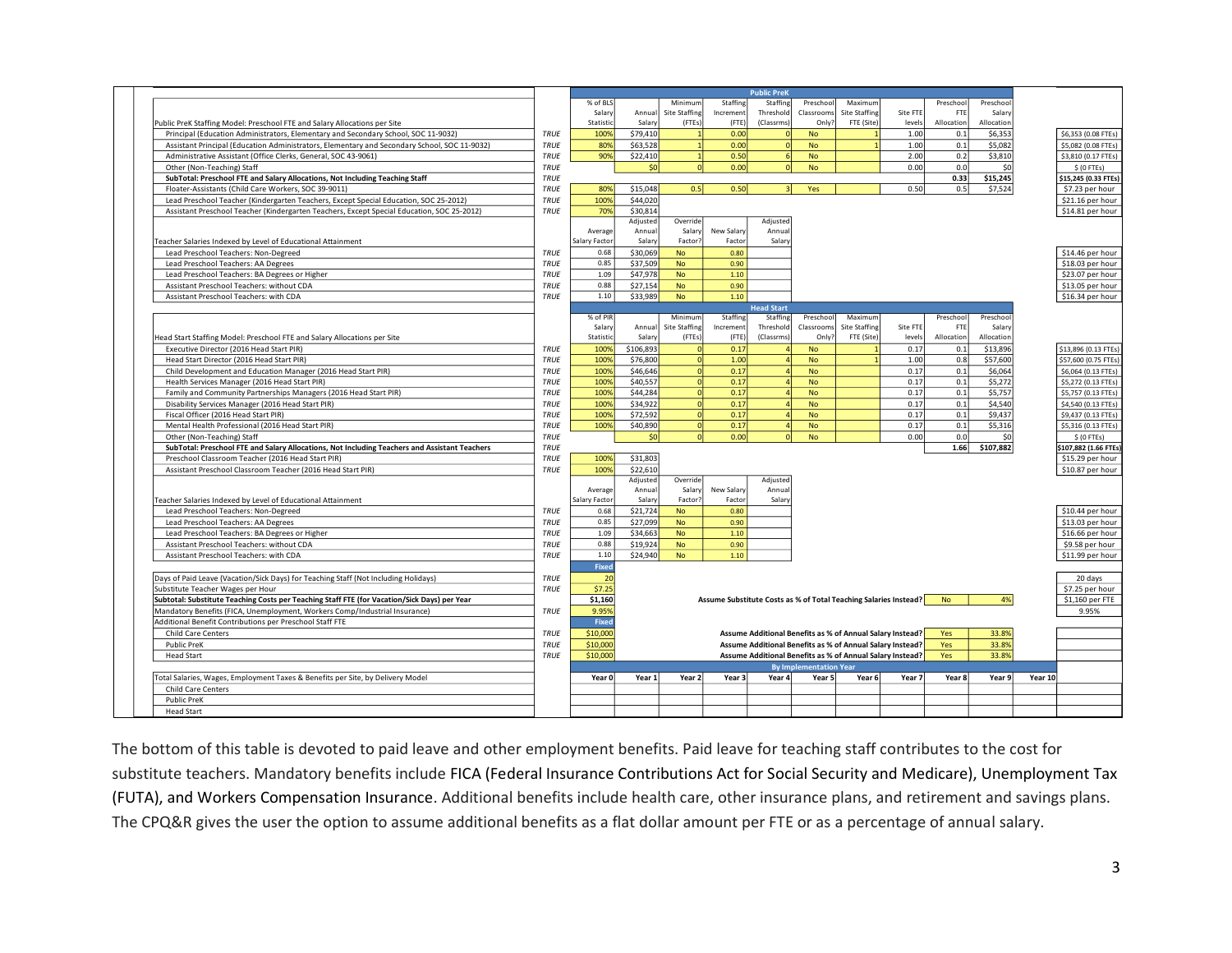# *The Alterable Variables in the Personnel Costs Section*

**Number of Total Classrooms (All Ages) per [Type of] Facility**: The number of classrooms including preschool, infant/toddler, kindergarten, and grade school classrooms. Specifying the number of classrooms across all ages served, by delivery model, allows the CPQ&R to allocate a portion of a typical facility's shared personnel (and site level) costs to its preschool program. The ratio of preschool classrooms to total classrooms establishes the allocation; the smaller the ratio the smaller the allocation of shared resources to the early learning program.

**Staffing Model: Preschool FTE and Salary Allocations per Site:** A separate staffing model is provided for each delivery model: Child Care Centers, Public Pre-K, and Head Start. Lead teacher and assistant teacher staffing levels are established as part of the NIEER Quality Standards Benchmarks. For other staff positions, the staffing model table allows you to establish site-level Full-Time Equivalent (FTE) counts allocated to early learning. You can specify **Minimum Site Staffing (FTEs)** that are independent of the number of total classrooms, and **Maximum Site Staffing (FTEs)** which cannot be exceeded regardless of the number of classrooms. In addition, you can enter a **Staffing Threshold (Classrooms)** that dictates the number of classrooms required to trigger an increase in staffing, and a **Staffing Increment (FTE)** that is applied each time a multiple of the staffing threshold is met. Finally, you can specify whether the staffing threshold applies to **Preschool Classrooms Only**, or to the total classrooms in a facility. If you select "Yes" in the drop-down menu under Preschool Classrooms Only, then 100% of the staffing cost for that position will be applied to the preschool program.

The preschool salary allocation in the staffing model is based on the preschool FTE allocation with the annual salary per FTE. The staffing model provides salary data for each of the positions identified in the default model. Data for Child Care Centers and Public Pre-K is from the Bureau of Labor Statistics (BLS); data for Head Start is from the U.S. Department of Health & Human Services' Office of Head Start. The specific data reference for each position is listed next to the position name. You can adjust these salaries up or down using the **% of BLS Salary Statistic** for Child Care Centers and Public PreK, and the **% of PIR Salary Statistic** for Head Start.

**Advanced Users**: The staffing model table is formatted to allow users to easily insert rows for additional non-teaching staff positions, without having to modify any of the other CPQ&R worksheets. You can add rows above "Other (Non-Teaching) Staff," so long as the row, "Subtotal: Preschool FTE and Salary Allocations, Not Including Teaching Staff," correctly captures the intended FTE counts and salary allocations. This design consideration allows the CPQ&R to easily accommodate the disparate staffing models that may be encountered across various state settings.

**Teacher Salaries Indexed by Level of Educational Attainment**: In addition to establishing a state average salary for teachers and assistant teachers (by applying a % to the state average from BLS or Head Start PIR data), users may take the further step of indexing this salary by degree level. As a default, the CPQ&R uses indices based on Head Start salary data by degree level in your state (or if unavailable the national average Head Start ratios). You can elect to override these indices, by entering "Yes" under **Override Salary Factor**, and enter your own assumption for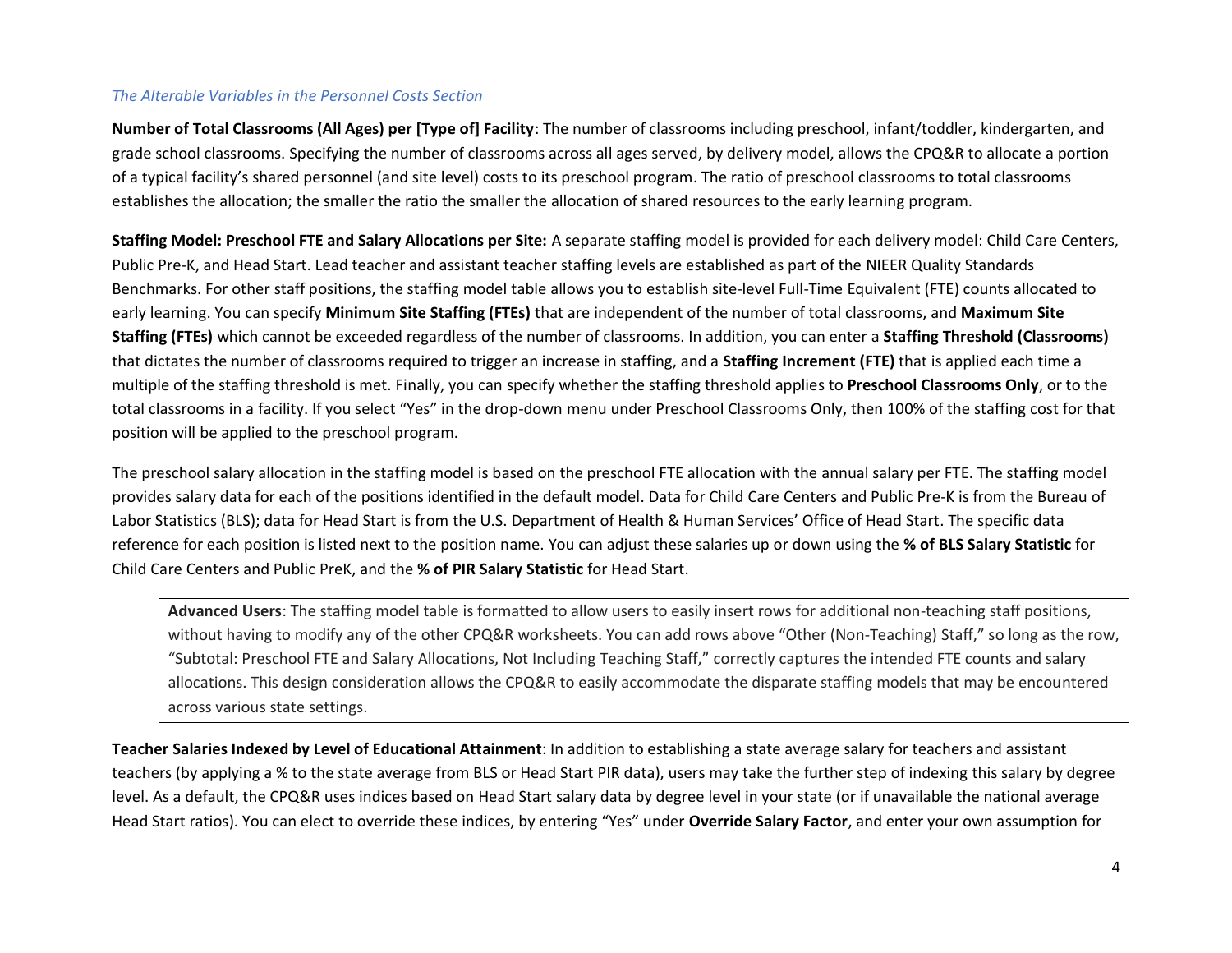salary factors by degree level under **New Salary Factor**. If you choose to override the salary factor, then you will see the adjusted annual salary reported to the right of your new factor (replacing the previously reported adjusted annual salary reported to the left).

## **Days of Paid Leave (Vacation/Sick Days) for Teaching Staff (Not Including**

**Holidays):** The number of days for which substitute teachers will be required, using an assumption of 8-hour workdays. Alternatively, you can assume substitute

You can use the **Lump Sum** feature when you want occupancy and/or site-level costs to vary by **Delivery Model** within a single scenario. In such situations, you may find the detailed line items useful for generating estimates for your lump sums (i.e., use that section of the CPQ&R as a "mini-calculator").

teacher costs as a percentage of total teaching salaries, by entering "Yes" under the drop-down menu for the assumption, "Assume Substitute Costs as a % of Total Teaching Salaries Instead?", and entering an assumed percentage rate.

**Mandatory Benefits (FICA, Unemployment, Workers Comp/Industrial Insurance):** Benefits that employers are legally required to provide to their employees. Mandatory benefits listed include FICA (Federal Insurance Contributions Act for Social Security and Medicare), Unemployment Tax (FUTA), and Workers Compensation Insurance.

**Additional Benefit Contributions per Preschool Staff FTE:** Benefits offered to employees that are not legally required. Examples of additional benefits listed include insurance plans and retirement and savings plans. You can enter the cost of additional benefits as a fixed dollar value per FTE; alternatively, you can assume the cost as a percentage of annually salary by entering "Yes" under the drop-down menu for the assumption, "Assume Additional Benefits as a % of Annual Salary Instead?" and entering an assumed percentage rate.

**Advanced Users**: For structural reasons, the cost of additional benefits may vary by delivery model. For example, in a state with a publicly funded pension program, public school employees may not have a need for a separate retirement and savings plan, and the cost of their pension plan may not fall upon the individual or the Public Pre-K site. In contrast, Child Care Centers may need to establish separate retirement plans for their staff to make contributions (with employer matching). In this example, if the cost of a retirement and savings plan for a Child Care Center is 11.1% of salaries, then the additional benefits rate assumed for Child Care Centers would be that much higher than for Public Pre-K.

*Non-Personnel Costs*. The second table of provider-level cost assumptions addresses per-child operating costs, per-classroom early learning occupancy costs, and site-level operating costs. Occupancy costs are driven by the assumed square footage assumed per early learning classroom (and including an allocation for shared space). Site-level costs are allocated based on the proportion of early learning classrooms to total classrooms. You have the option to assume lump sum amounts instead of breaking out cost assumptions by line item, which is useful in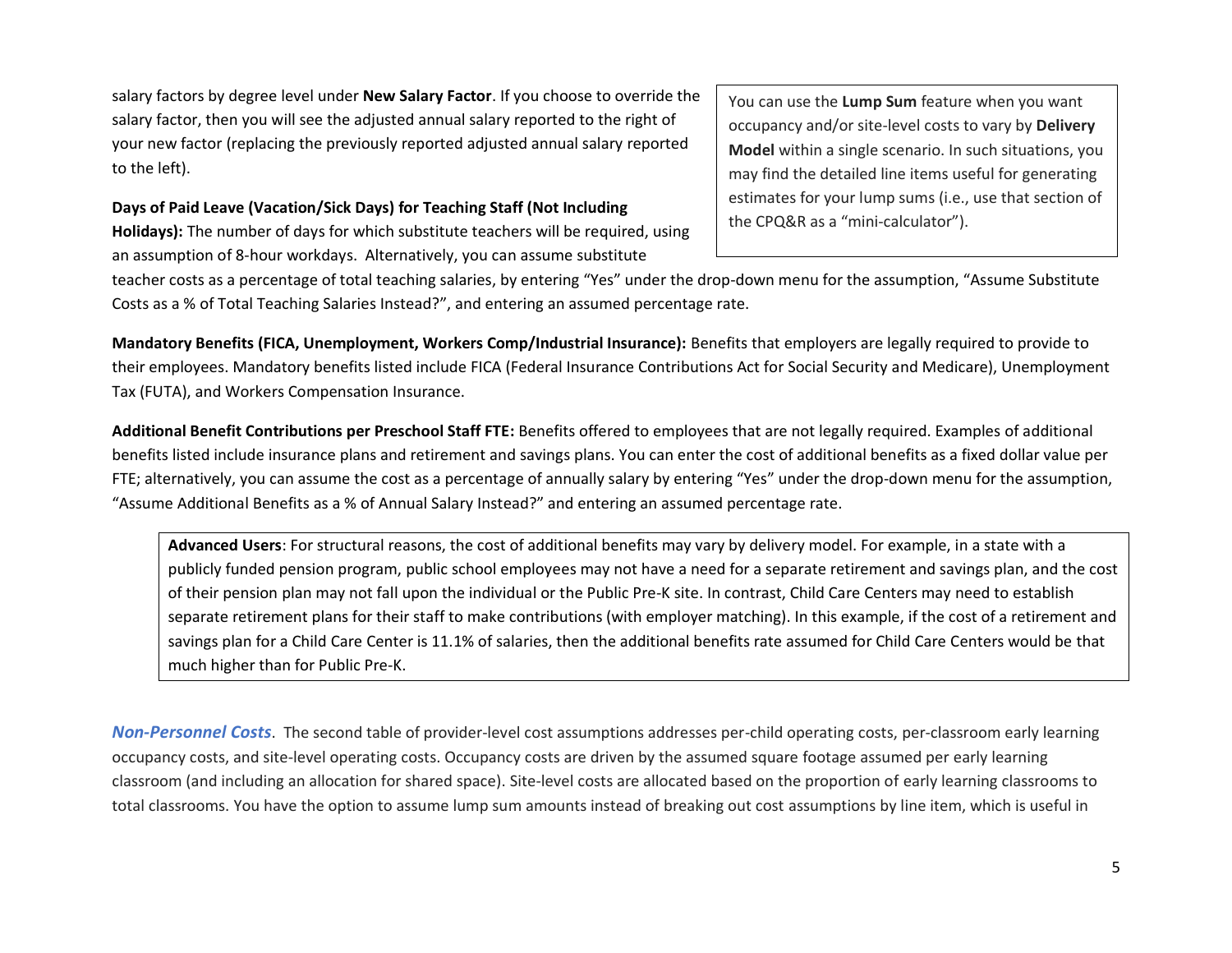cases where you lack more detailed cost information. For per-child costs, the lump sum feature applies by dosage; for occupancy and site-level



#### *The Alterable Variables in the Non-Personnel Costs Section*

**Operations: Annual Per Child Costs (\$):** Provider costs that are modeled to increase proportionally to the number of children rather than the number of classrooms or sites. With the exception of Child Meals, you enter these costs for Full Day care and the CPQ&R will adjust them up or down by for Part Day and Extended Day care. Transportation costs per child are not adjusted up or down based on a dosage because they are entered as a cost per participating child. Per child costs include **Child Meals Cost** and the **Percent of Children Participating in Child Meals**, **Child Transportation**, **Education Supplies**, **Education Equipment**, and other office-related and/or miscellaneous per-child costs not addressed elsewhere in the CPQ&R. These costs by line item apply unless you enter "Yes" under the assumption stating, "Assume Lump Sum Instead?", in which case the lump sum amount is used by the CPQ&R.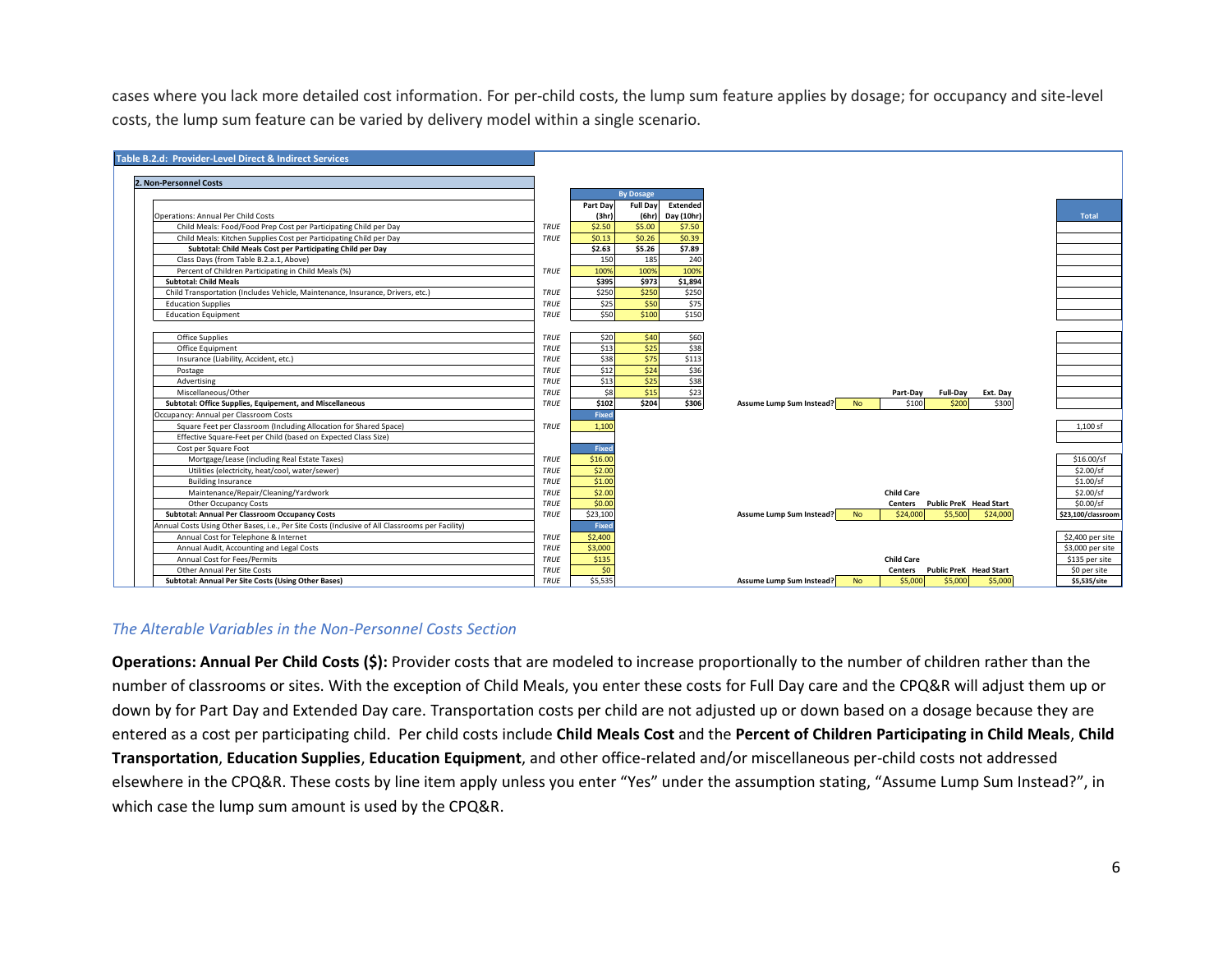**Advanced Users**: The CPQ&R assumes 50% of certain costs per child in Full Day care to generate estimates for Part Day care, and similarly, assumes 150% of Full Day care costs for Extended Day. You can change these ratios by adjusting the formulas under Part Day and Extended Day care in this table, without having to make changes to other worksheets in the CPQ&R.

**Occupancy: Annual per Classroom Costs**: Provider costs that are modeled to increase proportionally to the number of early learning classrooms. State preschool standards often require a minimum square footage per child; this square footage multiplied by the maximum class size (quality standard) can provide you with the **Square Feet per Classroom** (including shared space). The square footage is by the cost per square foot for **Mortgage/Lease**, **Utilities**, **Building Insurance**, **Maintenance**, and **Other Occupancy Costs**. These costs by line item apply to all delivery models unless you enter "Yes" under the assumption stating, "Assume Lump Sum Instead?", in which case the lump sum amount you enter by delivery model is used by the CPQ&R.

**Annual Costs Using Other Bases, i.e., Per Site Costs (\$):** Provider costs that do not fit under a per child or per classroom classification and are best expressed on a site-wide basis. You should enter the total site-level cost for each line item, not just the amounted allocated to early learning, and the CPQ&R will allocate the correct portion of this total based on the ratio of early learning classrooms to total classrooms (for each delivery model). These unit costs apply to all delivery models unless you enter "Yes" under the assumption stating, "Assume Lump Sum Instead?", in which case the lump sum amount you enter by delivery model is used by the CPQ&R.

> You can obtain information on average **Lease** rates per square foot from your current preschool providers, or by contacting a commercial real estate company contact in your state. You may find that public schools are not subject to the same mortgage or lease costs as sites occupied by Child Care Center or Head Start providers, if those facilities are publicly financed construction projects, in which case you may want to use the **Lump Sum** feature for occupancy costs.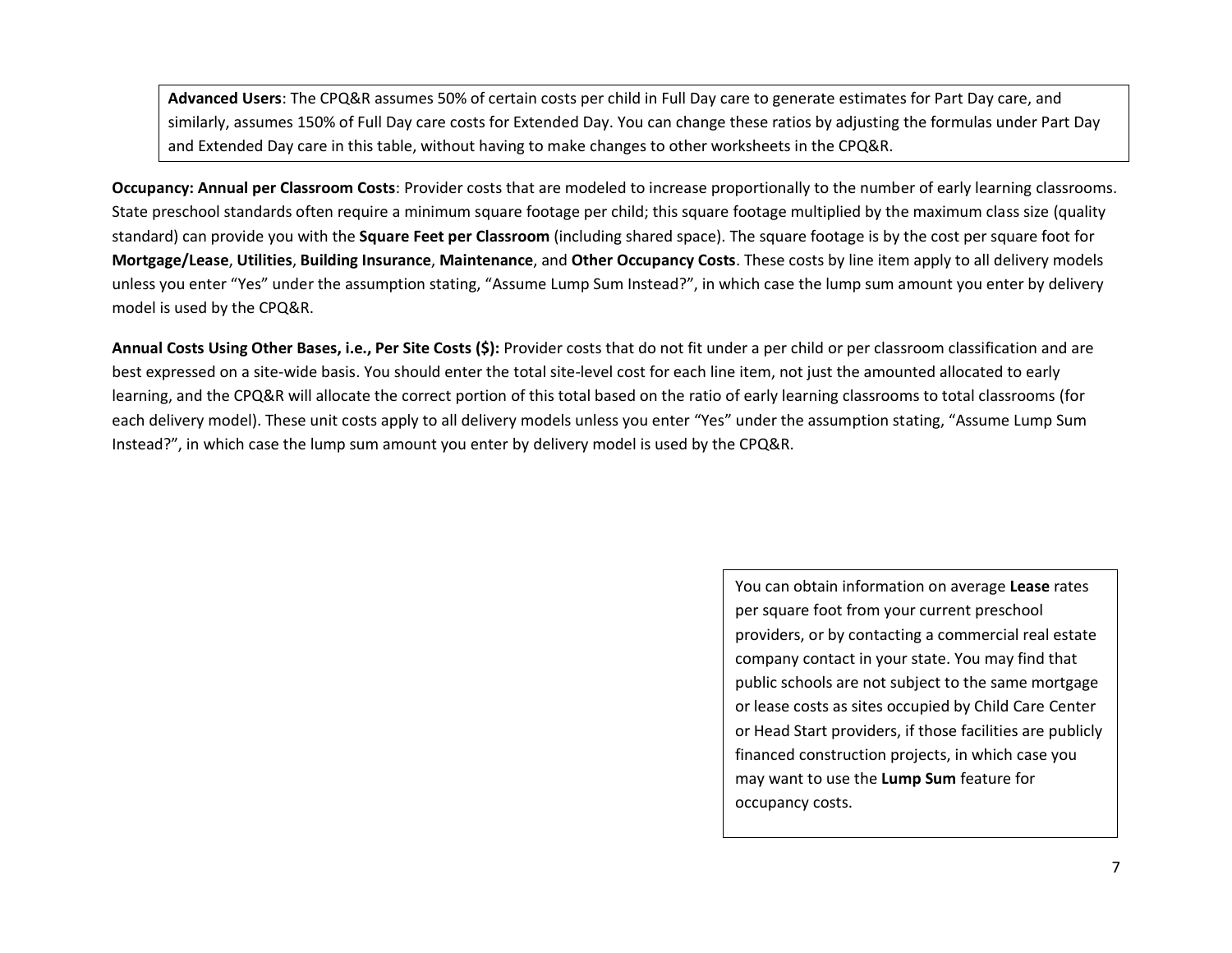**Advanced Users**: This table is formatted to allow for additional rows to be inserted at several places. Rows can be inserted immediately above the subtotal row for "Child Meals," between the rows the "Education Supplies" and "Education Equipment," immediately above the subtotal row for "Office Supplies, Equipment, and Miscellaneous," immediately above the subtotal row for "Annual Per Classroom Occupancy Costs," or immediately above the subtotal row for "Annual Per Site Costs (Using other Bases)." In each case, if you follow these instructions correctly and check to ensure that each subtotal row is correctly capturing these additional rows, then no other changes are required to the CPQ&R.

*Other Direct Costs.* Other provider-level direct costs include the costs for screening/referral and support services entered under the NIEER Quality Standards Benchmarks, annual child assessment costs, and the annualized cost for classroom materials and furnishings that typically last for greater than one year. The top of this table is devoted to screening/referral and support services, the assumptions for which are entered under the NIEER Preschool Quality Standards Benchmarks. The Cost per item shown in this section of the table represents a weighted average cost based on the cost per participating child and the percentage of children in a classroom who are expected to participate; that weighted average is then multiplied by the expected class size to give a total cost per classroom.

The next section of this table is preloaded with a list of classroom items related to the Environment Rating Scale (ERS); in some cases, the number of items required is based on the expected class size, and in other cases you can input the desired number of items. The cost for these items is then allocated over an assumed useful life. The CPQ&R default assumption is five years, (i.e., the purchase price is spread evenly over five years). You instead choose to enter an annual lump sum amount by delivery model, if you lack more detailed cost information specific to your program or if you want to vary the cost of ERS-related items by delivery model within a single scenario.

**Advanced Users**: You can overwrite the formula references (white-shaded cells) for the number of items for child assessments, chairs, and dramatic play materials in this table, if you choose, without compromising other areas of the CPQ&R. You should not do so for the number of items for screening/referral and support services without risking an error in the CPQ&R calculations, unless you also check to ensuring your changes are consistent with your assumptions in the table devoted to that quality standard under NIEER Preschool Quality Standards Benchmarks.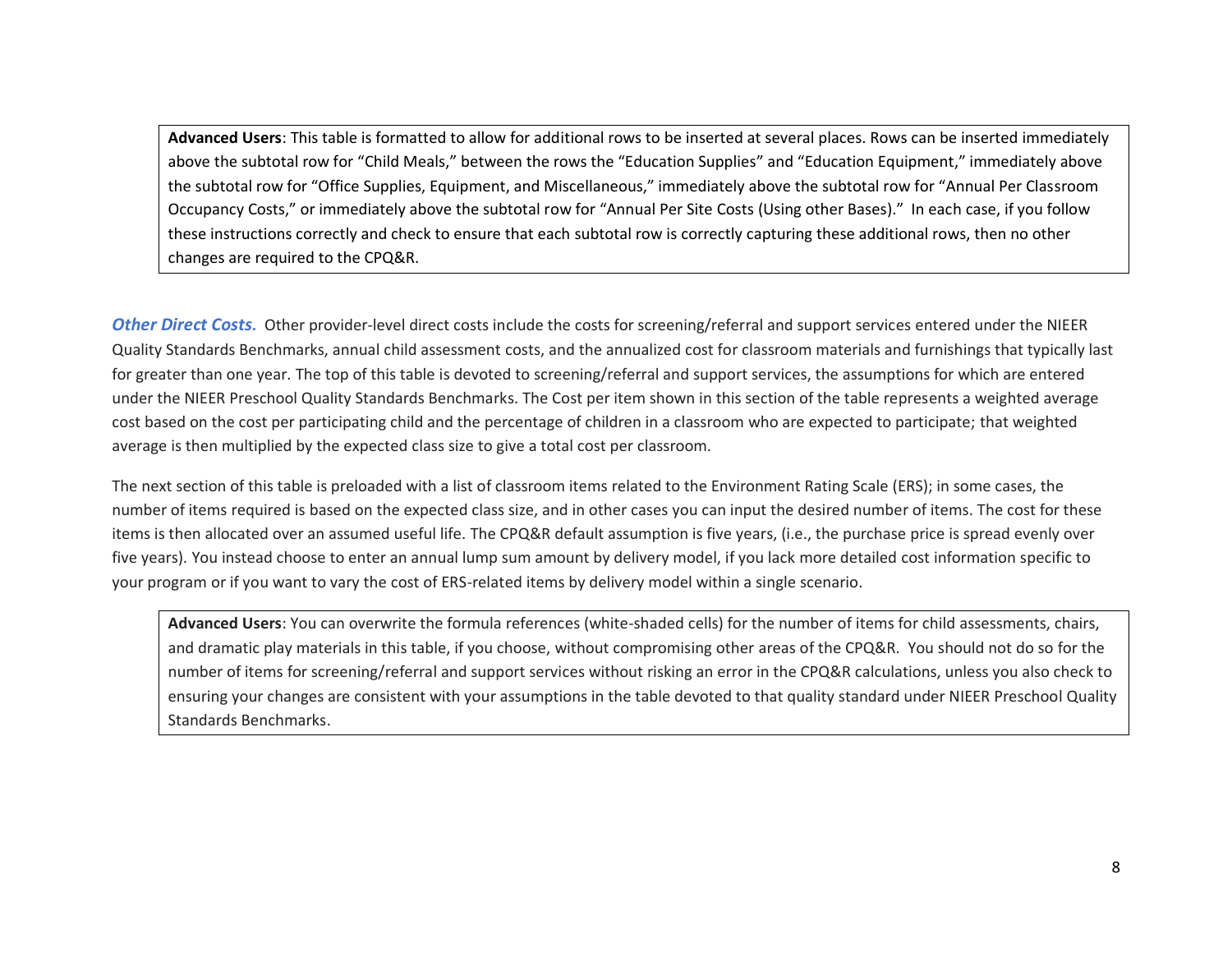

#### *The Alterable Variables in the Other Direct Costs Section*

**Child Assessment Costs (per Child):** The cost to administer individual assessments of child development and learning, as well as to determine program quality.

**Purchase of ERS-Related Items (Per Classroom):** Classroom Items pertaining to equipment, furnishings, and materials that typically last for more than one year, but which must eventually be replaced. The CPQ&R is populated with a list of typical items related to the Environment Rating Scale (ERS) assessment for early childhood program quality (http://ers.fpg.unc.edu/), Space and Furnishings (Indoor) sub-scale. The purchase of these items is then amortized over the period of the useful life to arrive at an estimate for an effective annual cost. These costs by line item apply unless you enter "Yes" under

You can use the **Lump Sum** feature when you want the cost of ERS-related items to vary by **Delivery Model** within a single scenario. In such situations, you may find the detailed line items useful for generating estimate for your lump sums (i.e., use that section of the CPQ&R as a "mini-calculator").